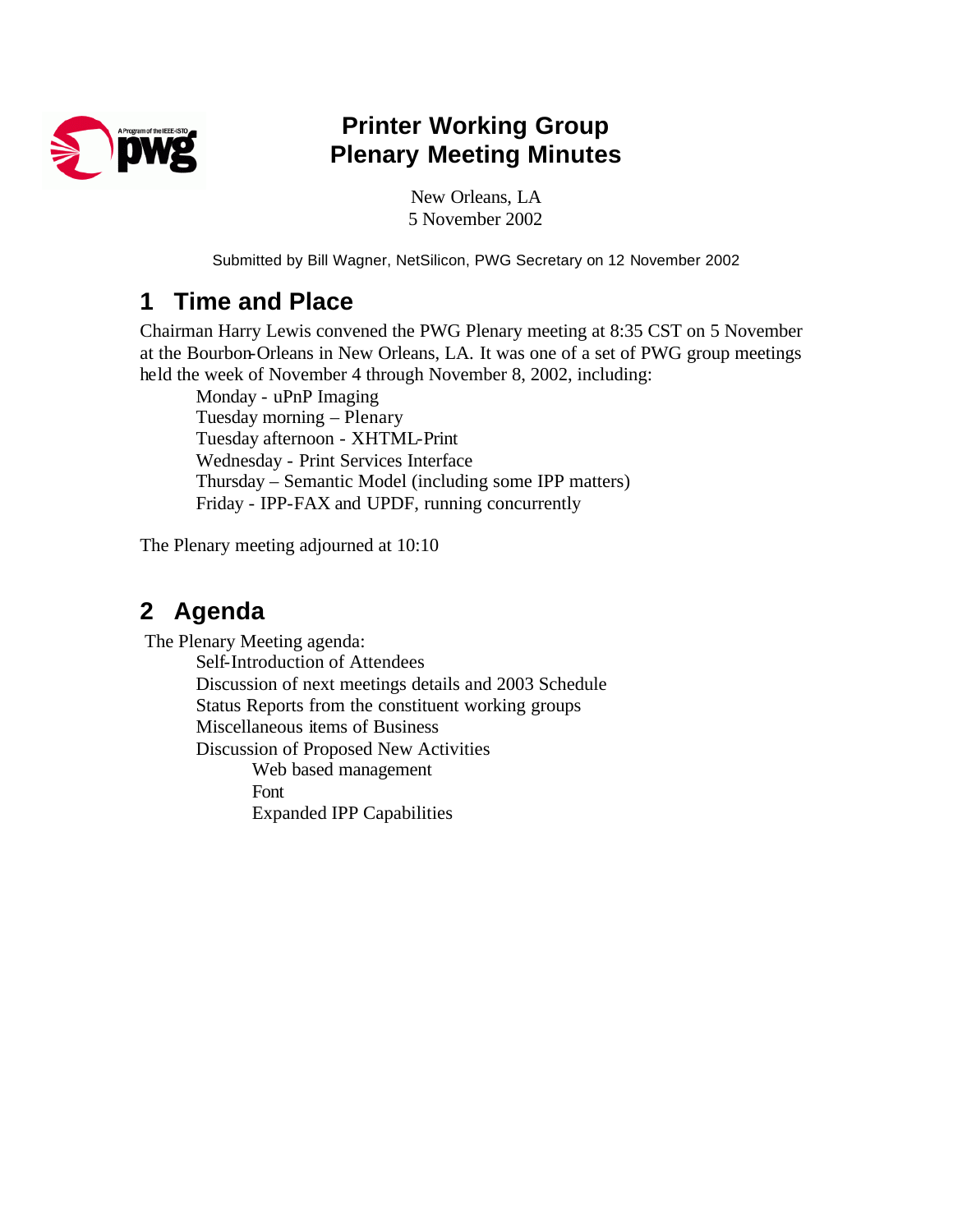### **3 Meeting Attendees**

| <b>Attendee</b>          | Company           | <b>Email Address</b>              |
|--------------------------|-------------------|-----------------------------------|
| Acosta, Rod              | Agfa/Monotype     | rod.acosta@agfamonotype.com       |
| Ahmad, Athar             | Minolta/QMS       | Athar.ahmad@minolta-qms.com       |
| Berkema, Alan            | <b>HP</b>         | alan-berkema@hp.com               |
| Bigelow, Jim             | <b>HP</b>         | jim-bigelow@hp.com                |
| Brodeur, Cameron         | Ricoh             | Cameron.brodeur@ricoh-usa.com     |
| Dozier, Mabry            | Minolta           | Mabry.Dozier@minolta-qms.com      |
| Farrell, Lee             | Canon             | Lfarrell@cis.canon.com            |
| Hall, David              | HP.               | dhall@hp.com                      |
| Lewis, Harry             | <b>IBM</b>        | harryl@us.ibm.com                 |
| Miyazawa, Shunsaku Epson |                   | Miyazawa.shunsaku@exc.epson.co.jp |
| Nagasaka, Fumio          | Epson             | nagasaka.fumio@exc.epson.co.jp    |
| Ota, Junichi             | <b>Ricoh</b>      | ohta@ussj.ricoh.com               |
| Regnier, Alain           | <b>Ricoh</b>      | alain@rpo.ussj.ricoh.com          |
| Sekine, Hitoshi          | <b>Ricoh</b>      | Hitoshi@ussj.ricoh.com            |
| Songer, Gail             | Peerless          | gsonger@peerless.com              |
| Soord, Geoff             | Software 2000     | Geoff soord@sw2000.com            |
| Taylor, Bob              | <b>HP</b>         | bobt@hp.com                       |
| Thrasher, Jerry          | <b>Lexmark</b>    | thrasher@lexmark.com              |
| Tronson, Ted             | <b>Novell</b>     | ttronson@novell.com               |
| Uchino, Atsushi          | Epson             | uchino@eitc.epson.com             |
| Wagner, William          | <b>NetSilicon</b> | wwagner@netsilicon.com            |
| <b>Whittle, Craig</b>    | Sharp             | cwhittle@sharplabs.com            |
| Wright, Don              | Lexmark           | don@lexmark.com                   |
| Yang, Yiruo              | Epson             | yyang@eitc.epson.com              |
| Zehler, Peter            | <b>Xerox</b>      | pzehler@crt.xerox.com             |

### **4 Future Meetings**

#### *4.1 Next Face-to-Face Meeting*

The next Plenary and set of face-to-face meetings are scheduled for:

Monday – Friday January 20-24, 2003

Sheraton Kaanapali Beach Resort

2605 Kaanapali Parkway

Lahaina, Hawaii 96761

An announcement has been sent out on the PWG Announce distribution list and posted on the web. It is recommended that reservations be made by the provided fax form.

The proposed week's schedule is below; there are potential changes to accommodate interaction between different working groups and with the 1394 group, and other pending changes as well. Please check the web for an updated week schedule.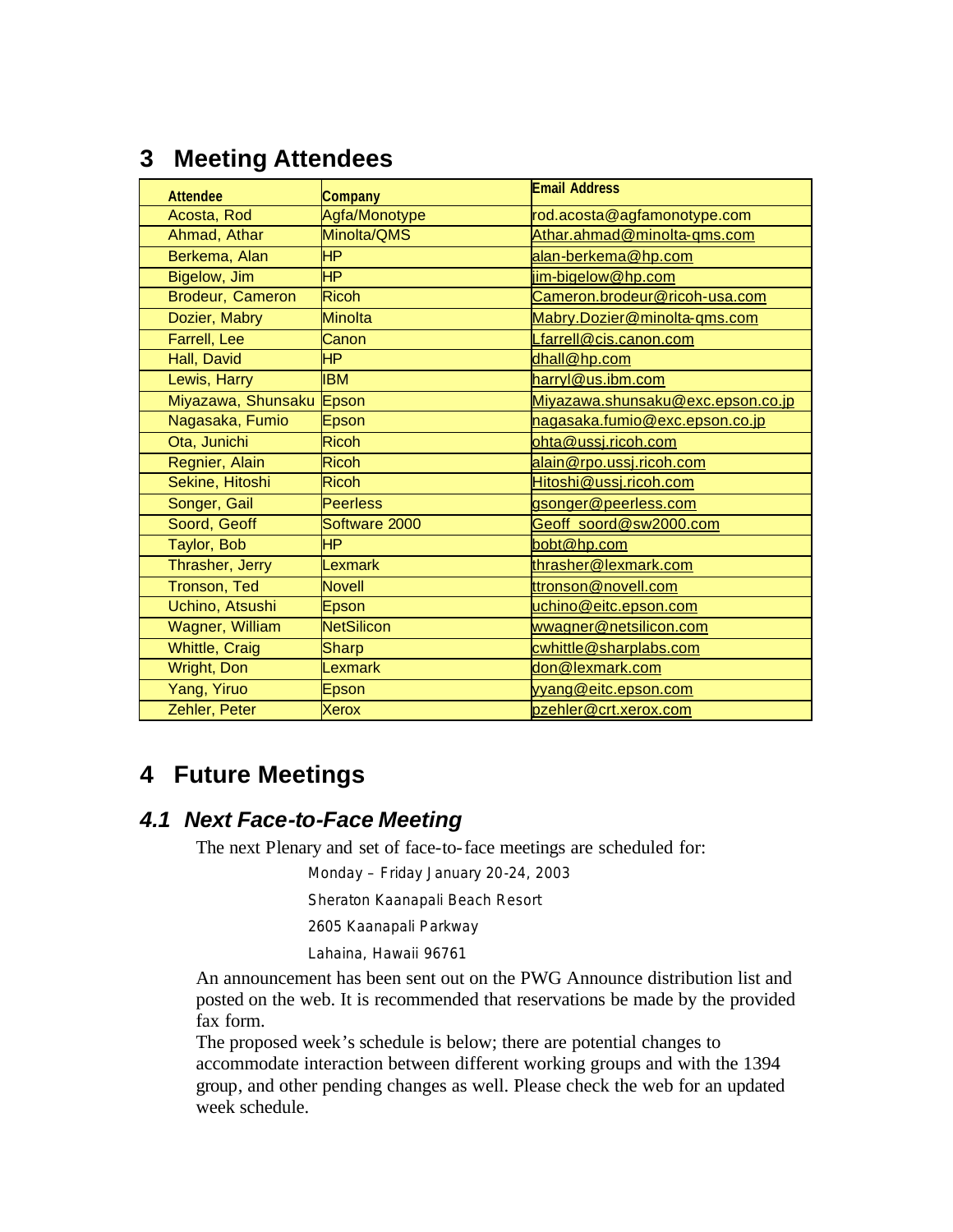| Day                     | <b>Date</b> | <b>Group</b>                                 |
|-------------------------|-------------|----------------------------------------------|
| <b>Monday Morning</b>   | 20 Jan      | <b>XHMTL-Print</b>                           |
| <b>Monday Afternoon</b> | 20 Jan      | <b>IPP FAX</b>                               |
| Tuesday                 | $21$ Jan    | Plenary                                      |
|                         |             | <b>Web Management BOF</b>                    |
|                         |             | <b>Character Repertoire BOF (sequential)</b> |
| Wednesday               | $22$ Jan    | uPnP Print $&$ Scan (going late)             |
| Thursday                | 23 Jan      | <b>Semantic Model</b>                        |
| Friday                  | 24 Jan      | <b>PSI</b>                                   |

#### **January 2002 Proposed Meeting Schedule**

#### *4.2 2003 Schedule*

The previously proposed schedule for 2003 was *again* modified. Since the April meeting set was increased to 5 days, the set was shifted to March 31 to avoid the Easter Monday conflict. This is subject to further review.

Novell's hosting a meeting at Provo remains scheduled for December; suggestions to move the move the meeting were not approved.

| 2003 PWG Schedule |                  |  |  |
|-------------------|------------------|--|--|
| <b>Week of</b>    | <b>Location</b>  |  |  |
| <b>January 20</b> | Maui, Hawaii     |  |  |
| March 31          | Washington, D.C. |  |  |
| July 14           | Vancouver, B.C.  |  |  |
| October 6         | N.Y.C.           |  |  |
| December 1        | Provo, Utah      |  |  |

#### **2003 PWG Schedule**

### **5 Working Groups Status Reports**

The activities in the PWG constituent working groups were briefly reviewed.

IPP – Tom Hastings/Harry Lewis PWG Semantic model – Peter Zehler XHTML-Print - Don Wright IPP-FAX Status - Gail Songer PSI - Alan Berkema Printer MIB Update – Harry Lewis MIB – Harry Lewis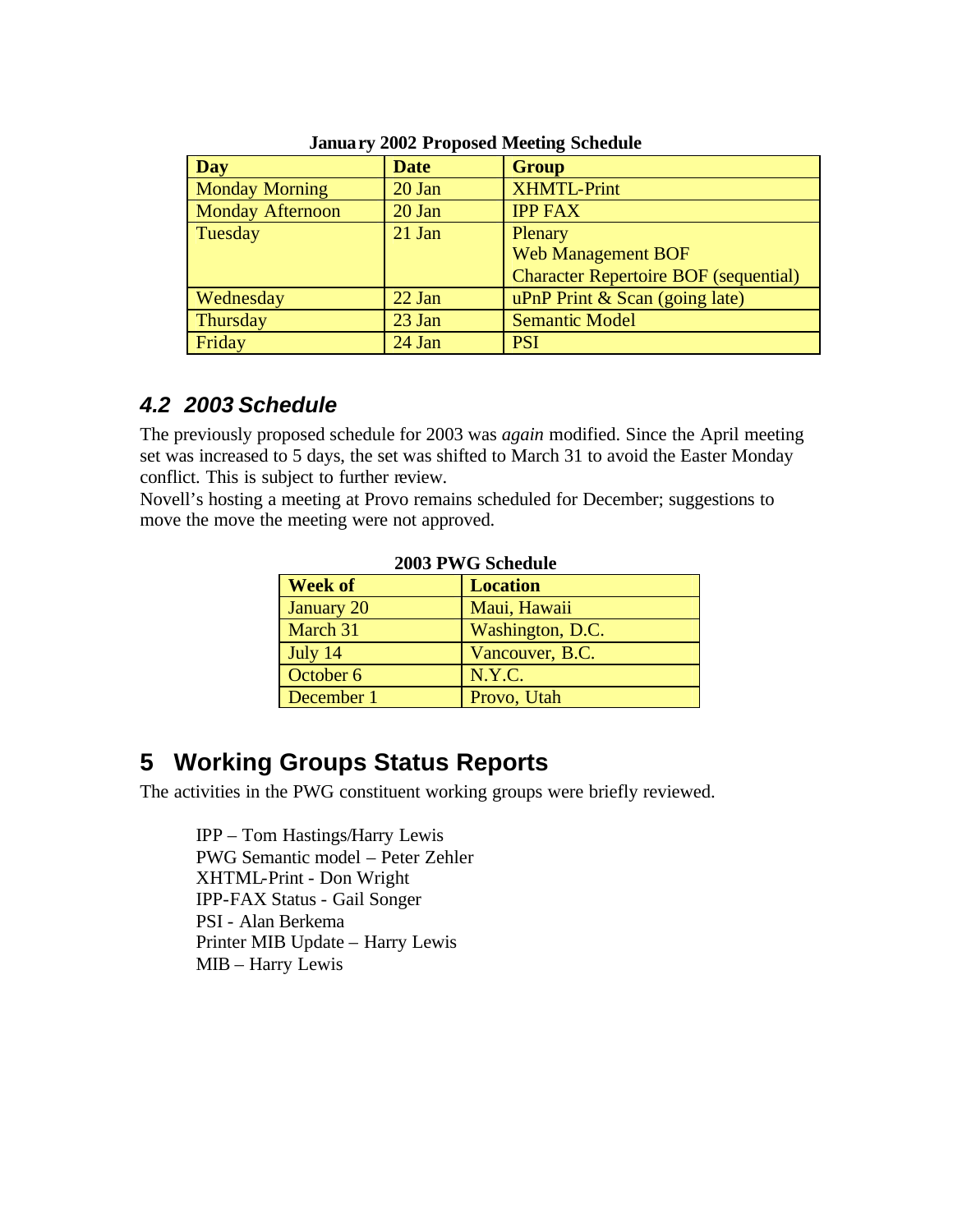#### *5.1 IPP*

#### **5.1.1 Status of IETF and ISTO IPP Documents**

Harry presented the IPP status document emailed by Tom Hastings. The status report is accessible at:

ftp://ftp.pwg.org/pub/pwg/ipp/document-status/status-of-ipp-docs-021101.pdf

Summary is:

| Previously Published IPP RFCs (that haven't been obsoleted) | 7 documents |
|-------------------------------------------------------------|-------------|
| Newly published RFCs as of September 2002:                  | 3 documents |
| <b>Obsoleted RFCs</b>                                       | 2 documents |
| <b>IPP WG IETF Standards Track IPP Internet-Drafts</b>      | 5 documents |
| <b>IETF IPP Documents submitted by individuals</b>          | 1 document  |
| IPP Internet-Drafts no longer on the IETF Standard Track    | 3 documents |
| Approved PWG IEEE-ISTO IPP standards                        | 4 documents |
| Proposed PWG IEEE-ISTO IPP standards                        | 7 documents |

Tom had identified several issues, which were discussed:

| <b>Issue</b>   | Text                                                                   | <b>Conclusion</b>  |
|----------------|------------------------------------------------------------------------|--------------------|
|                | <b>EXPERIMENTAL</b> documents become historic which is a lower status  | Take no action     |
|                | than OBSOLETED. Should we re-issue these 3 above documents as          |                    |
|                | Informational and revised for IPP/1.1                                  |                    |
| 2              | The AD said the security model [of the Printer Installation Extension] | Take no action     |
|                | is all wrong; the client needs to be able to protect itself. IPP WG is | w/r IETF, See      |
|                | withdrawing progressing this on the IETF Standards track.              | below w/r to       |
|                |                                                                        | ISTO.              |
| 3              | The IESG has some confidentiality and authentication issues with       | Take no action     |
|                | INDP notification. IPP WG is withdrawing progressing this on the       | w/r IETF, See      |
|                | IETF Standards track. Should we make INDP a PWG IEEE-ISTO              | below w/r to       |
|                | standard?                                                              | ISTO.              |
| $\overline{4}$ | The IESG has some confidentiality and authentication issues with       | Take no action     |
|                | MAIL-TO notification. IPP WG is withdrawing progressing this on        | w/r IETF, See      |
|                | the IETF Standards track. Should we make INDP a PWG IEEE-ISTO          | below w/r to       |
|                | standard?                                                              | ISTO.              |
| 5              | [With respect to "Distributed Notification Service and IPPGET Client   | Redirection Is not |
|                | Behavior"] and IPPFAX WG, which is REQUIRING support of                | a requirement      |
|                | <b>IPPGET Delivery Method: Is redirection an option of an IPPFAX</b>   |                    |
|                | Receiver? If yes, then the IPPFAX Sender MUST support redirection      |                    |
|                | as specified in this document.                                         |                    |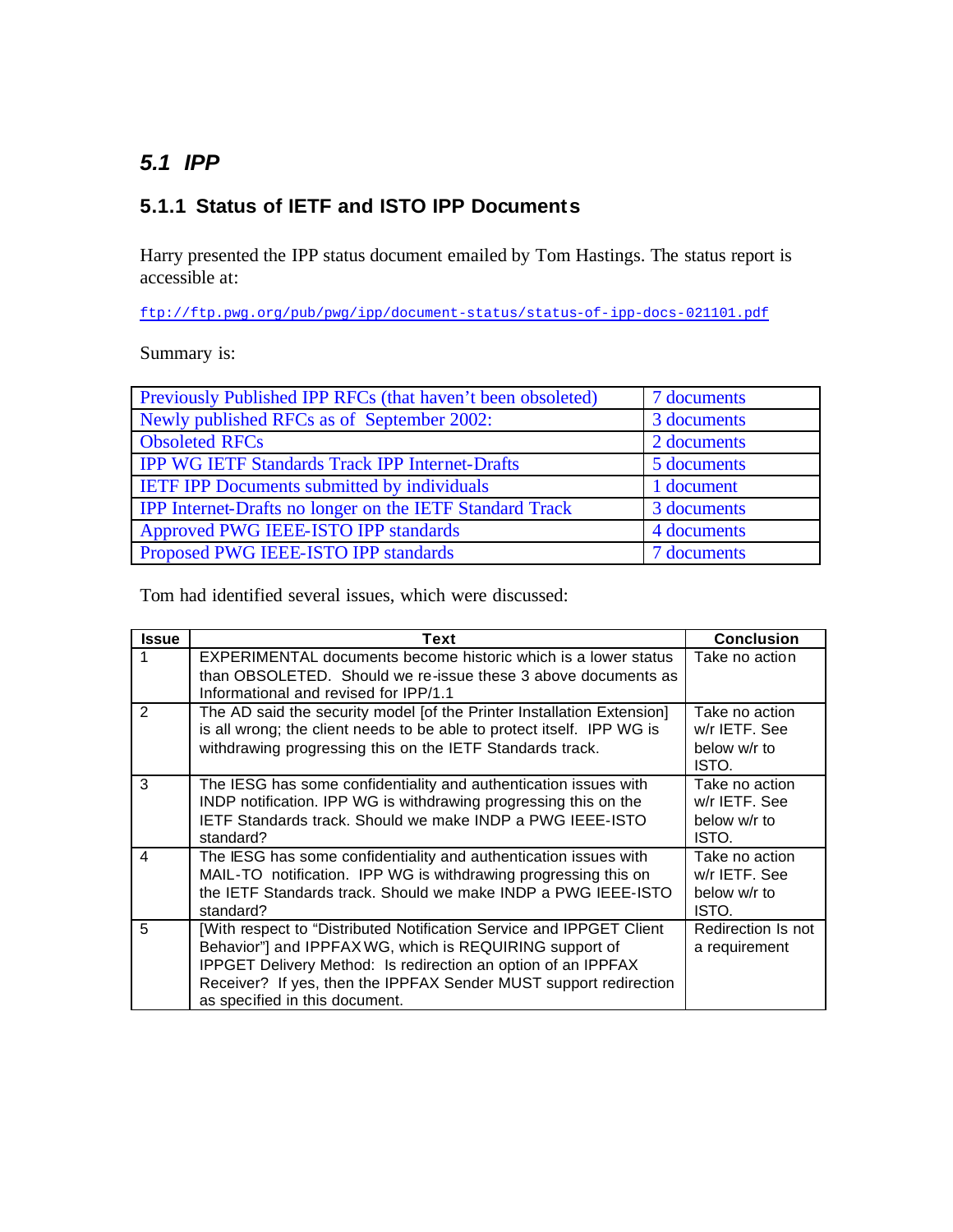#### **5.1.2 PWG/ISTO Activity on IPP**

In considering the IPP ISTO documents, the Override document may be deprecated in favor of promotion of the Document Object

In general, ISTO PWG standards have been non-networking specific with networking oriented items passed through the IETF. However, IETF-rejected documents may be resubmitted to the PWG ISTO for consideration. It is a question of whether there is sufficient interest to resubmit them to the ISTO, or to treat defined capabilities as individual extensions.

Also, considering the increased activity on IPP and the likelihood that these additions will be considered by the PWG rather than IETF, the question was raised of whether a PWG IPP group with chair be established to guide generation of IPP ISTO standards. There was no conclusion.

Several new IPP issues will be discussed after the scheduled Semantic Model working group meeting. These include the promotion of the Document to full object status and the proposed new set of "Actual" attributes.

#### *5.2 Semantic Model*

Peter presented a quick status summary. The effort is going well. The intent is to do a walk-through of the specification at Wednesday's meeting. The schema is less stable and is subject to modification as usability and reusability is exercised in implementations such as the intended use of the semantic model for PSI and UPNP.

### *5.3 XHTML-Print*

Don reported that this is also progressing well. The specification has been reviewed by the several authors and the intent is to do a page-by-page review at the working group meeting. It is possible that the effort may be done today and there may not be a need for an XHTML-PRINT session in Hawaii.

The 48-hour notice has just come from the RFC editor that the application/multiplexed draft has been approved and will be RFC 3391.

### *5.4 IPPFAX*

Gail Songer presented a concise statement that substantial work has been accomplished in the definition of a Streamable PDF Fax data format. The specification will be reviewed by the working group on Friday. This progress has been due largely to the substantial support from Adobe. This represents a major turn-around in the IPP FAX, which did languish for some time because of the difficulties with TIFF-FX and extensions.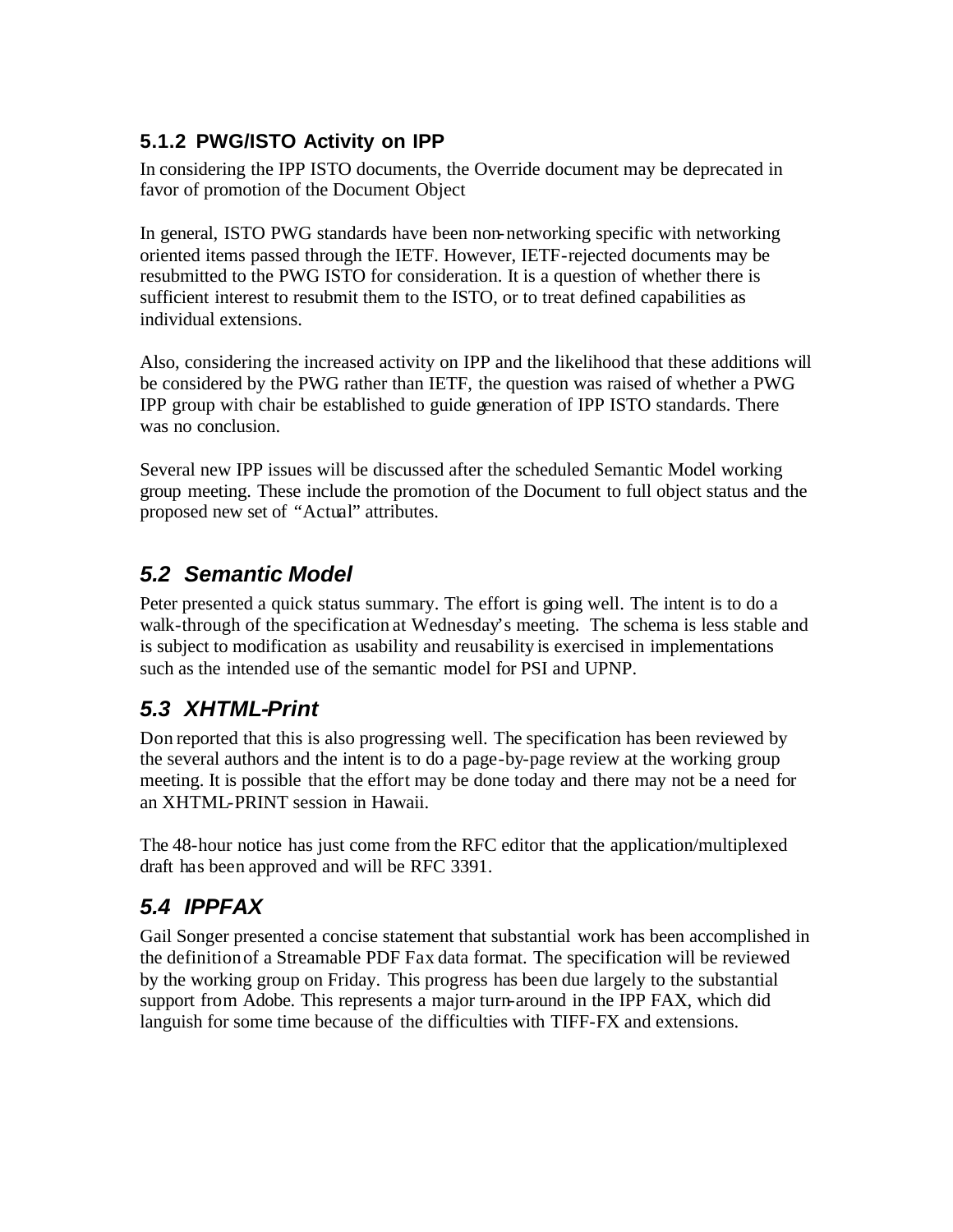### *5.5 PSI*

Alan Berkima reported that the PSI effort, which began with a very aggressive schedule, is running behind, but still close to schedule. It was intended that the specification be ready for a page-by-page review during the November working group meeting. However, there are still some major issues to be resolved, including the representation of capabilities (as distinguished from attributes), the appearance of requested attributes, etc. The present draft is at level 0.92. It is intended to complete some work items and progress to level 0.93 this week. The weekly phone conferences will continue.

### *5.6 MIB*

Harry reported that the editors continue to modify the Printer and associated MIBs to address IESG issues. As Ron Bergman had indicated in October, the Printer and Finisher MIBs were modified by extracting all the Type 2 and Type 3 TCs into a separate MIB defined in the same documents. There are no technical changes. We are continuing to look to release of these documents as RFCs soon.

## *5.7 UPDF*

Harry reported that the effort is essentially complete in terms of the stated objective of providing a printer driver format and that the principals are looking to co-ordinate with driver applications.

In addition, there is increased interest in using UPDF work to implement the capabilities aspects required for PSI, the Semantic model, and possibly IPP-FAX. There are some issues for use with PSI and the Schematic model because UPDF, predating the model by several years, does not fully align with the semantic model. This potential realignment is intended as the major item of discussion at the Friday UPDF meeting.

# **6 General PWG Business**

#### **6.1.1 New Agreement**

New ISTO agreement for members was signed by Harry. The document will be posted on the PWG Web site.

#### **6.1.2 Document Draft Naming**

Recent email traffic has pointed out problems in the assignment of numbers and naming for PWG-ISTO drafts. A New policy /process document is needed to be drafted to specify a naming scheme for drafts. The new policy will probably also specify document format mandating html and PDF. It may still allow the use of the Microsoft Word format for working documents.

#### **6.1.3 DHCP Config for SNMP Traps**

Considering that it would be considered of some interest to PWG members, mention was made of Ira McDonald's message that there is a proposal to include addresses of SNMP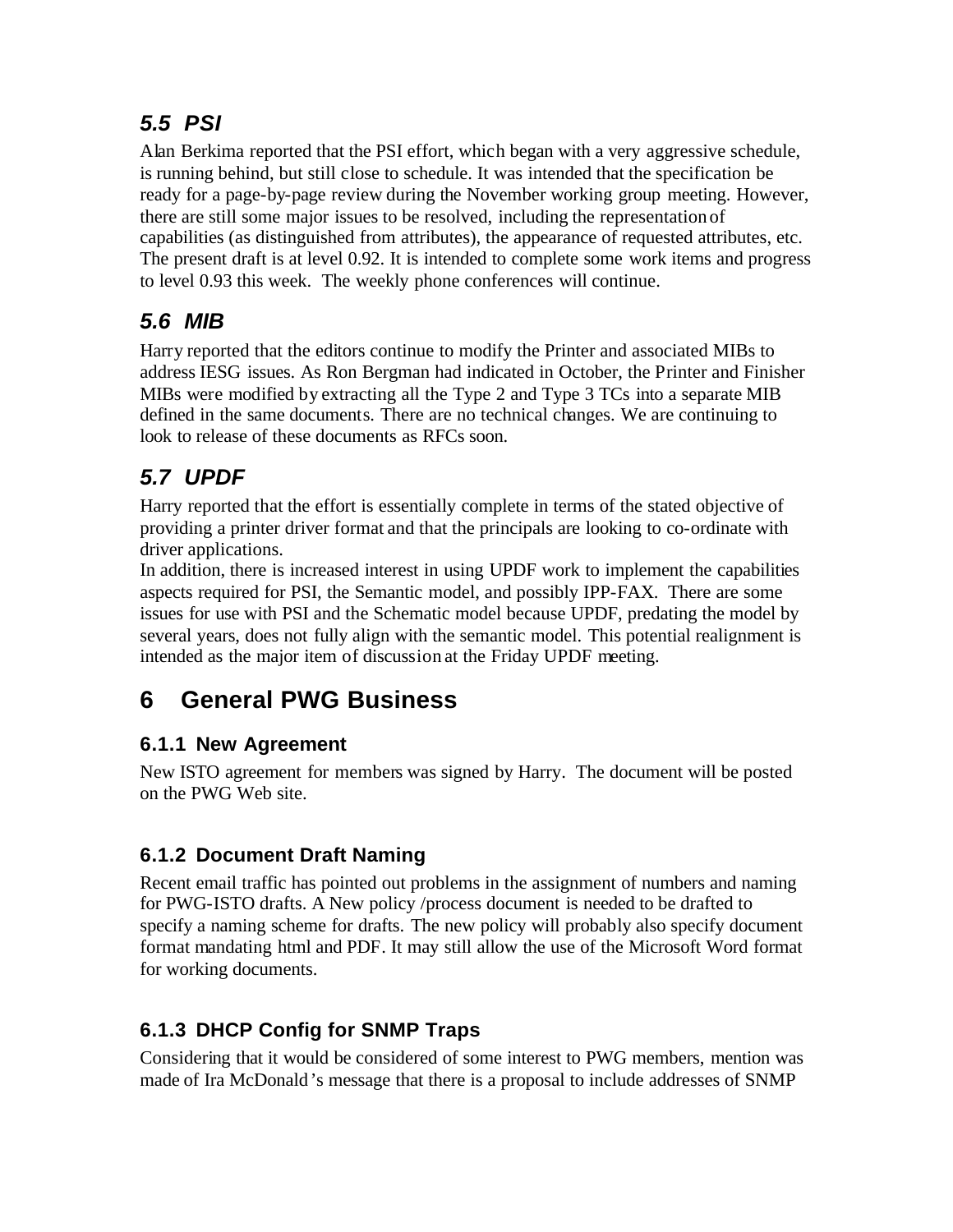Notification Receivers and network management stations as a DHCP Option to facilitate SNMP trap configuration.

#### **6.1.4 Print standard Universe**

Although nothing further has been done specifically toward documentation and liaison, Semantic Model seeks to set consistency among different standards related groups. These include:

> PODI **FSG** CIP4 UP3i (finishing) Java Print API uPnP

### **7 New Activities**

#### *7.1 WEB Services Device Management*

Bill Wagner gave a short presentation on the uses and possible approaches to Web Services device management. This presentation is PWG FTP site at ftp://ftp.pwg.org/pub/pwg/wsm/R&A.ppt

The presentation offered both a monitoring-only approach (Cameras) and an approach allowing set of parameters and download of files (Missiles). IBM, for one, indicated a solution without missiles would not be of interest.

The group expressed moderate interest in pursuing this, and a BoF (Birds of a Feather – startup meeting) is scheduled for January.

Harry indicated that a mail list will be started for the activity and Bill said that he will offer a draft charter.

In conversation, it was agreed that the first step (after identifying the need) is to research existing protocols and activities in this vein. Suggestions included:

- 1. WebDAV (RFC2318 and RFC3253), and specifically the application of WebDAV to network management (ftp://ftp.ietf.org/internet-drafts/draft-presuhn-nmwebdav-00.txt)
- 2. BEEP (Blocks Extensible Exchange Protocol) RFC3080 and specifically Using the Simple Object Access Protocol (SOAP) in Blocks Extensible Exchange Protocol (BEEP) RFC3288
- 3. Work of the proposed IETF xmlconf working group (see IETF PROCEEDINGS OF THE FIFTY-FOURTH INTERNET ENGINEERING TASK FORCE http://www.ietf.org/proceedings/02jul/168.htm